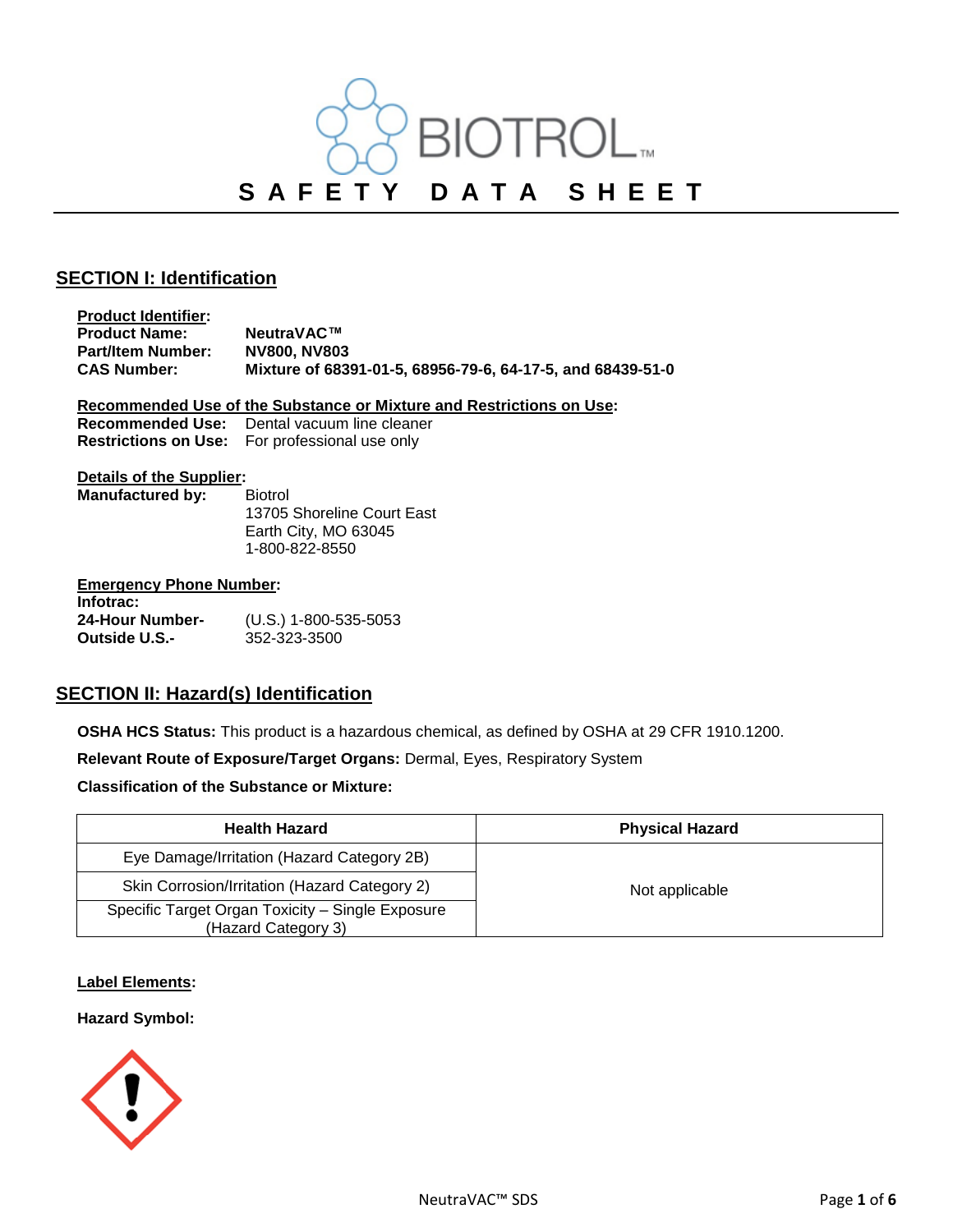### **Signal Word: WARNING**

### **Hazard Statement(s):**

Causes skin irritation. Causes eye irritation. May cause respiratory irritation.

#### **Precautionary Statement(s): Prevention –**

Wash hands thoroughly after handling. Wear protective gloves. Avoid breathing mist, vapors, or sprays. Use only outdoors or in a well-ventilated area.

### **Response –**

If on skin: Wash with plenty of water.

Specific treatment for skin exposure: Remove contaminated clothing and shoes immediately. Wash with large amounts of water until no evidence of chemical remains.

If skin irritation occurs: Get medical advice.

Take off contaminated clothing and wash it before reuse.

If in eyes: Rinse cautiously with water for several minutes. Remove contact lenses, if present and easy to do. Continue rinsing.

If eye irritation persists: Get medical advice.

If inhaled: Remove person to fresh air and keep comfortable for breathing.

Call a poison center or physician if you feel unwell.

### **Storage –**

Store in a well-ventilated place. Keep container tightly closed. Store locked up.

### **Disposal –**

Dispose of contents and container in accordance with local, regional, national, and international regulations.

**Other Hazards:** Not known

## **SECTION III: Composition/Information on Ingredients**

Hazardous Components:

| <b>Component</b>                                                 | CAS#       | WT% |
|------------------------------------------------------------------|------------|-----|
| Alkyl dimethyl benzyl ammonium<br>chloride (C12-18) <sup>+</sup> | 68391-01-5 | <5  |
| Alkyl dimethyl ethylbenzyl ammonium<br>chloride $(C12-18)^+$     | 68956-79-6 | <5  |
| Ethanol                                                          | 64-17-5    | <1  |
| Ethoxylated propoxylated C12-14<br>alcohols                      | 68439-51-0 | <1  |

+ TSCA Registry Name:

Alkyl dimethyl benzyl ammonium chloride (C12-18): C12-18-Alkyldimethylbenzyl ammonium chlorides Alkyl dimethyl ethylbenzyl ammonium chloride (C12-18): C12-18-Alkyldimethyl(ethylbenzyl) ammonium chlorides

## **SECTION IV: First-Aid Measures**

### **Description of First Aid Measures:**

**Inhalation –** Remove from exposure area to fresh air immediately. Perform artificial respiration or use oxygen, if necessary.

**Eye Contact –** Wash eyes immediately with large amounts of water for at least 15 minutes, occasionally lifting upper and lower lids, until no evidence of chemical remains.

**Ingestion –** If vomiting occurs, keep the head lower than hips to help prevent aspiration.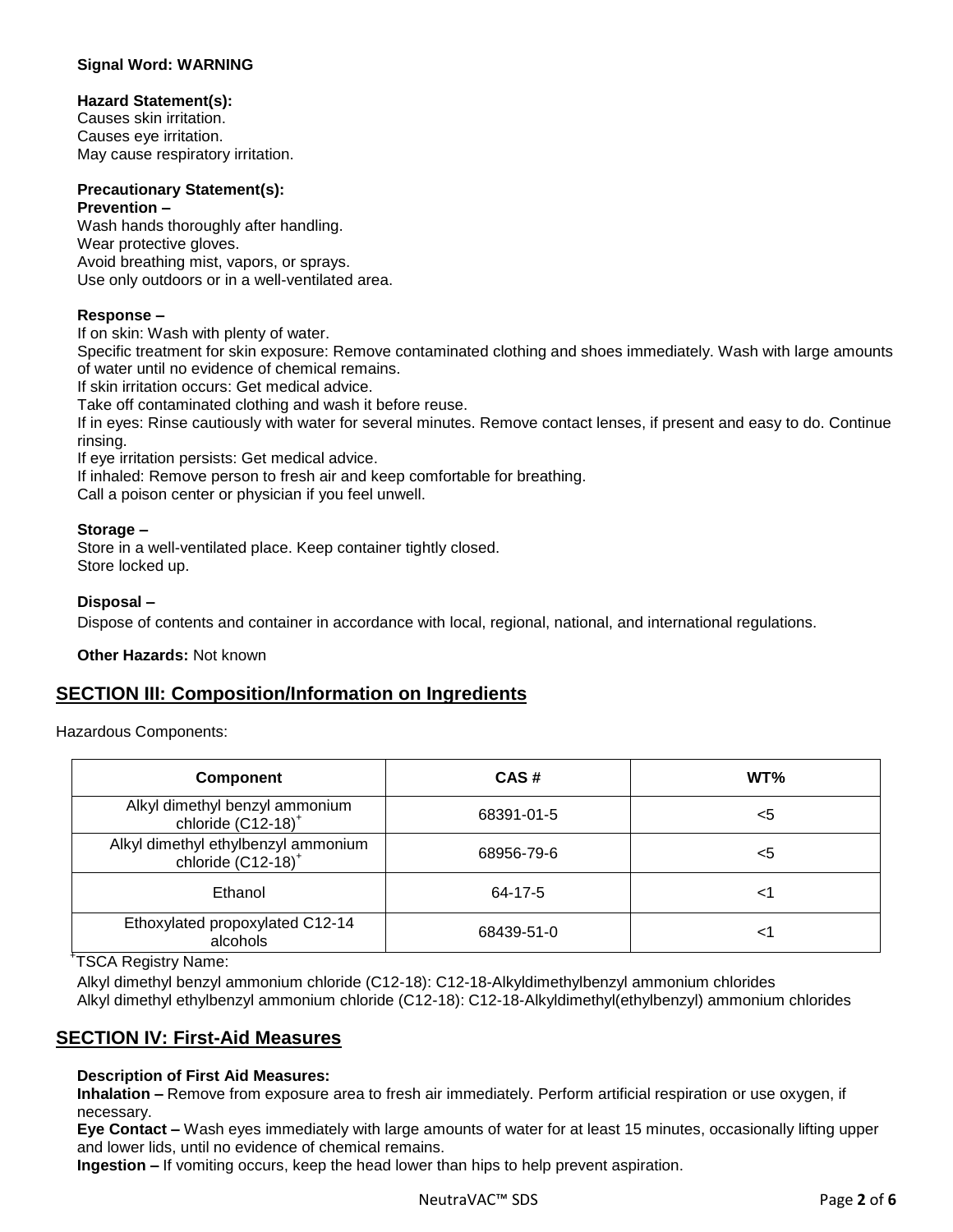**Skin Contact** – Remove contaminated clothing and shoes immediately. Wash with large amounts of water until no evidence of chemical remains.

**Most Important Symptoms and Effects, Acute and Delayed:** Causes skin irritation. Causes eye irritation. May cause respiratory irritation.

**Indication of Immediate Medical Attention and Special Treatment Needed:** Get medical attention immediately if product comes into contact with skin or eyes, or if it is inhaled or ingested.

## **SECTION V: Fire-fighting Measures**

**Extinguishing Media:** CO<sub>2</sub>, dry chemical, foam, or water type BC or ABC extinguisher

**Specific Hazards Arising from the Substance or Mixture:** Not known

### **Advice for Fire-Fighters:**

**Protective Equipment –** Firefighters should be equipped with self-contained breathing apparatus and turn out gear. **Precaution –** Keep away from heat, sparks, open flames, and hot surfaces. Adequate ventilation and cleanup must be maintained to minimize vapor accumulation.

### **SECTION VI: Accidental Release Measures**

**Personal Precautions, Protective Equipment, and Emergency Procedures:** 

**Personal Precautions –** Take precautions to avoid eye, skin, and respiratory exposure. Should exposure occur, see Section IV for first aid measures

**Protective Equipment –** Wear protective equipment. See Section VIII.

**For Emergency Responders –** Spilled material is slippery. Maintain adequate ventilation to minimize vapor accumulation.

**Environmental Precautions –** Do not discharge into waterways or sewer systems without proper authority.

**Methods and Materials for Containment and Cleaning Up:** Prevent further leakage or spillage if safe to do so. Spills should be contained and absorbed with inert material. Place in a suitable container, cover container, and prepare container for disposal. Dispose of in accordance with all government regulations.

## **SECTION VII: Handling and Storage**

**Precautions for Safe Handling**: For professional use only. Read the label before use and observe all labeled precautions. Keep out of reach of children. This product should be handled under conditions of good industrial hygiene and in conformity with any local regulations in order to avoid unnecessary exposure. Use only in a well-ventilated area. Do not breathe mist, vapor, or spray. Avoid contact with skin or eyes.

**Conditions for Safe Storage, Including Any Incompatibilities:**

**Storage Conditions–** Store in a well-ventilated area. Avoid heating or freezing. Keep container tightly closed. Store locked up.

**Incompatible Materials –** Not known

## **SECTION VIII: Exposure Controls/Personal Protection**

### **Control Parameters:**

| <b>Occupational Exposure Limits</b> |                 |                  |
|-------------------------------------|-----------------|------------------|
| <b>Component</b>                    | <b>OSHA PEL</b> | <b>ACGIH TLV</b> |
| Ethanol (CAS #: 64-17-5)            | $1000$ ppm      | 1000 ppm         |

### **Exposure Controls:**

**Appropriate Engineering Controls –** Use exhaust ventilation to control airborne exposure.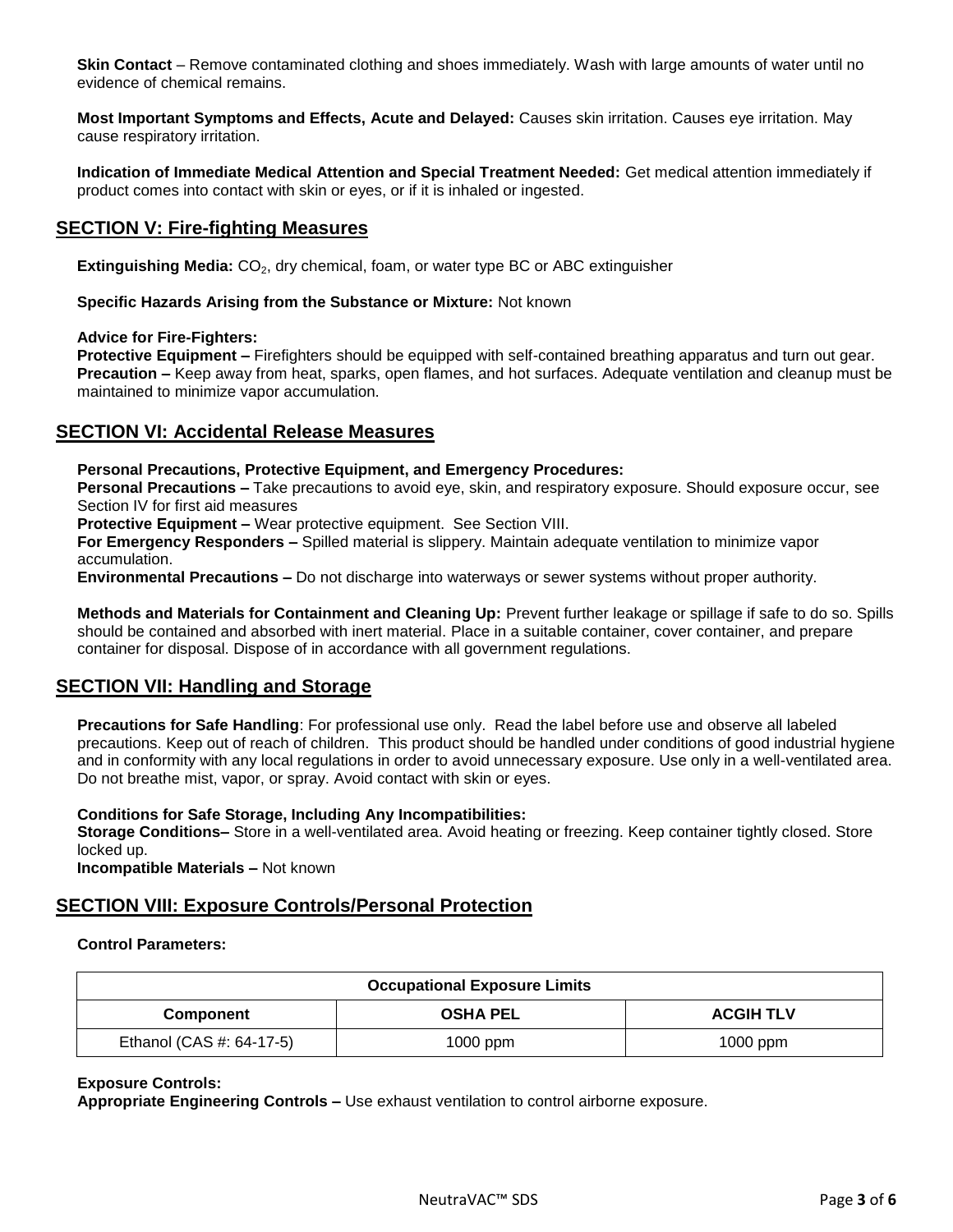### **Individual Protection Measures (PPE)** –

**Skin Protection –** The type of protective equipment must be selected according to the concentration and amount of the substance in use at the specific workplace. Wear gloves and protective clothing as necessary to prevent skin contact. Refer to personal protective equipment manufacturer's instructions to ensure that it is suitable for the ingredients in this product and use limitations.

**Eye Protection –** Wear eye and face protection. Wear goggles or safety glasses that meet ANSI Z87 standards and/or are tested and approved under appropriate government standards.

**Respiratory Protection –** If engineering controls are insufficient, wear NIOSH/MSHA approved respirator. Refer to respirator manufacturer's instructions for determining use procedures and limitations.

## **SECTION IX: Physical and Chemical Properties**

|                                               | <b>Information on Physical and Chemical Properties:</b> |
|-----------------------------------------------|---------------------------------------------------------|
| Appearance:                                   | Colorless liquid                                        |
| Odor:                                         | Fresh scent                                             |
| <b>Odor threshold:</b>                        | Not known                                               |
| pH:                                           | $7 - 8$                                                 |
| <b>Melting point/freezing point:</b>          | Not known                                               |
| Initial boiling point and boiling range:      | $212^{\circ}$ F (100 $^{\circ}$ C), not known           |
| Flash point:                                  | 200°F (93°C) (PMCC)                                     |
| Evaporation rate (Butyl Acetate =1):          | Not known                                               |
| Flammability (solid, gas):                    | Not known                                               |
| Flammability limits in air:                   | LEL - not determined; UEL - not flammable               |
| Vapor pressure:                               | Like water                                              |
| Vapor density (Air = $1$ ):                   | Heavier than air                                        |
| Solubility(ies):                              | Complete in water                                       |
| <b>Partition coefficient: n-octanol/water</b> | Not known                                               |
| Auto-ignition temperature:                    | Not known                                               |
| <b>Decomposition temperature:</b>             | Not known                                               |
| <b>Viscosity:</b>                             | Not known                                               |
| Specific gravity (Water $= 1$ ):              | $-0.998$                                                |
| <b>Explosive properties:</b>                  | Not known                                               |
| <b>Oxidizing properties:</b>                  | Not known                                               |

## **SECTION X: Stability and Reactivity**

**Reactivity:** Not known **Chemical Stability:** Stable **Possibility of Hazardous Reactions:** Not known **Hazardous Polymerization:** Will not occur **Conditions to Avoid:** Not known **Incompatible Materials:** Not known **Hazardous Decomposition Products:** Not known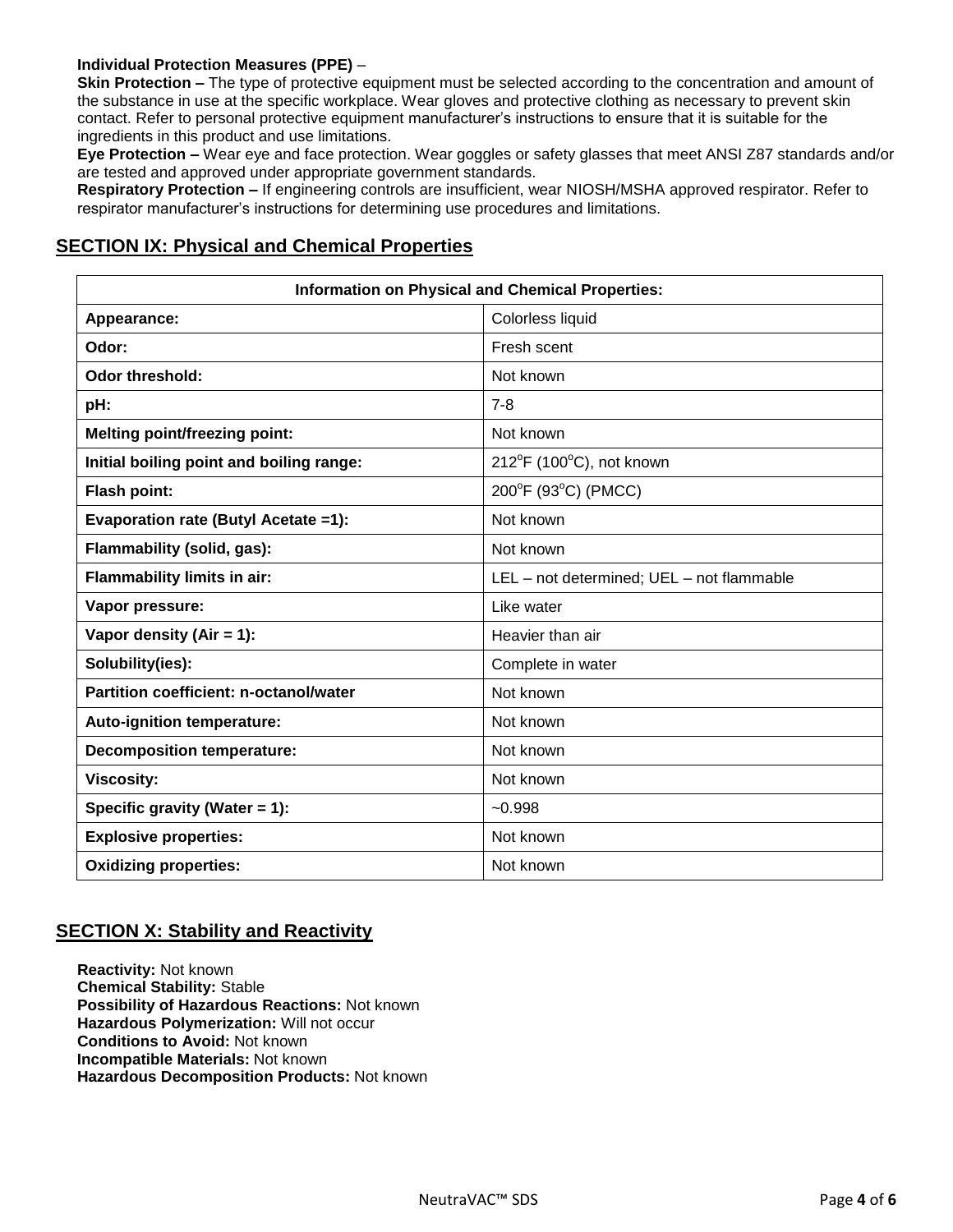# **SECTION XI: Toxicological Information**

**Relevant Route of Exposure/Target Organs:** Dermal, Eyes, Respiratory System **Symptoms:** Causes skin irritation. Causes eye irritation. May cause respiratory irritation.

**Delayed and Immediate Effects: Eye Effects –** Causes eye irritation. **Skin Effects –** Causes skin irritation. **Inhalation –** Vapors may irritate respiratory passages. **Ingestion –** Not determined

**Chronic Effects (Short and Long Term Exposure):** Not known **Numerical Measures of Toxicity:**  Ethoxylated propoxylated C12-14 alcohols: Oral  $LD_{50}$  (rat) = 3,530 mg/kg

**Carcinogenicity:** Components are not listed as carcinogens by the NTP, IARC, or OSHA at 29 CFR 1910 Subpart Z. **Mutagenicity:** No data available **Reproductive Toxicity:** No data available

## **SECTION XII: Ecological Information**

**Ecotoxicity:** No data available **Persistence and Degradability:** Not known **Bioaccumulative Potential:** Not known **Mobility in Soil:** Not known **Other Adverse Effects:** Not known

## **SECTION XIII: Disposal Considerations**

Do not discharge into waterways or sewer systems without proper authority. Dispose of in accordance with all government regulations.

## **SECTION XIV: Transport Information**

**DOT (US)** Not regulated

**ICAO/IATA**

UN number: UN 3082 Proper shipping name: Environmentally hazardous substance, liquid, n.o.s. (Alkyl dimethyl benzyl ammonium chloride C12-18) Hazard class: 9 Packing group: III Marine pollutant: Yes

## **SECTION XV: Regulatory Information**

**US State Regulations: California Proposition 65 –** No listed components

**US Federal Regulations:** 

**TSCA Inventory Status –** Registered. TSCA registry names:

Alkyl dimethyl benzyl ammonium chloride (C12-18): C12-18-Alkyldimethylbenzyl ammonium chlorides Alkyl dimethyl ethylbenzyl ammonium chloride (C12-18): C12-18-Alkyldimethyl(ethylbenzyl) ammonium chlorides

**SARA Title III Section 302 –** No reportable components

**SARA Title III Section 304 –** No reportable components

**SARA Section 311/312 Hazard Categories –** Immediate (Acute)

**SARA Title III Section 313 –** This product does not contain components that are subject to the reporting requirements of Section 313 of the Emergency Planning and Community Right to Know Act of 1986 (EPCRA or SARA Title III) and 40 CFR 372.